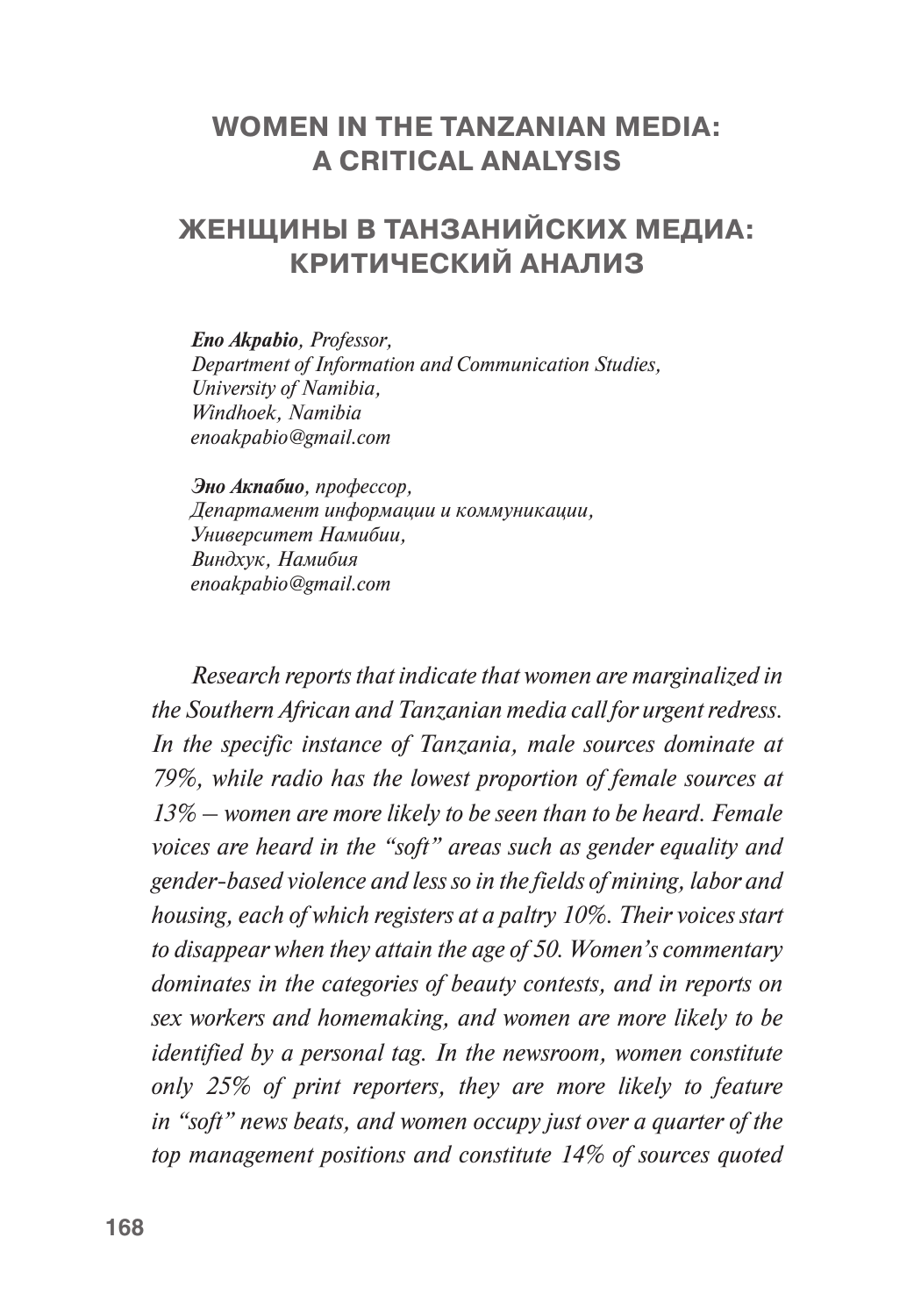*by male reporters. This study, citing best practices, charts the way forward more even gender representation in the Tanzanian media.*

*Key words: Tanzania, gender, media, SADC Protocol, Africa.*

*Данное исследование демонстрирует, что медиа Северной Африки и Танзании маргинализируют женщин. В Танзании мужчины выступают в роли источника информации в 79% случаев, в то время как на радио женщины появляются еще реже – всего в 13% случаев. Женщин гораздо чаще можно увидеть, а не услышать. Голоса женщин звучат, когда речь идет о более «мягких» темах, таких как равенство полов или гендерное насилие, и заметны гораздо реже в дискуссиях о горнодобыче, трудоустройстве или жилищных вопросах (всего 10% в каждой из тем). Мнения женщин, достигающих пятидесятилетнего возраста, исчезают из публичной сферы. Женские комментарии преобладают под материалами о конкурсах красоты, сексуальной индустрии и ведении домашнего хозяйства; кроме того, женщины чаще склонны идентифицировать себя при помощи персонального тега. В редакциях печатных СМИ женщины составляют только 25% от числа сотрудников, чаще задействованы в создании «мягких» новостей, насчитывают всего четверть от штата топ-менеджеров. Женщины составляют только 14% от цитируемых мужчинами-журналистами источников. Автора данной работы, ссылаясь на лучшие практики, предлагает пути для нормализации гендерного баланса в танзанийских СМИ.*

*Ключевые слова: Танзания, гендер, медиа, протокол САДКК, Африка.*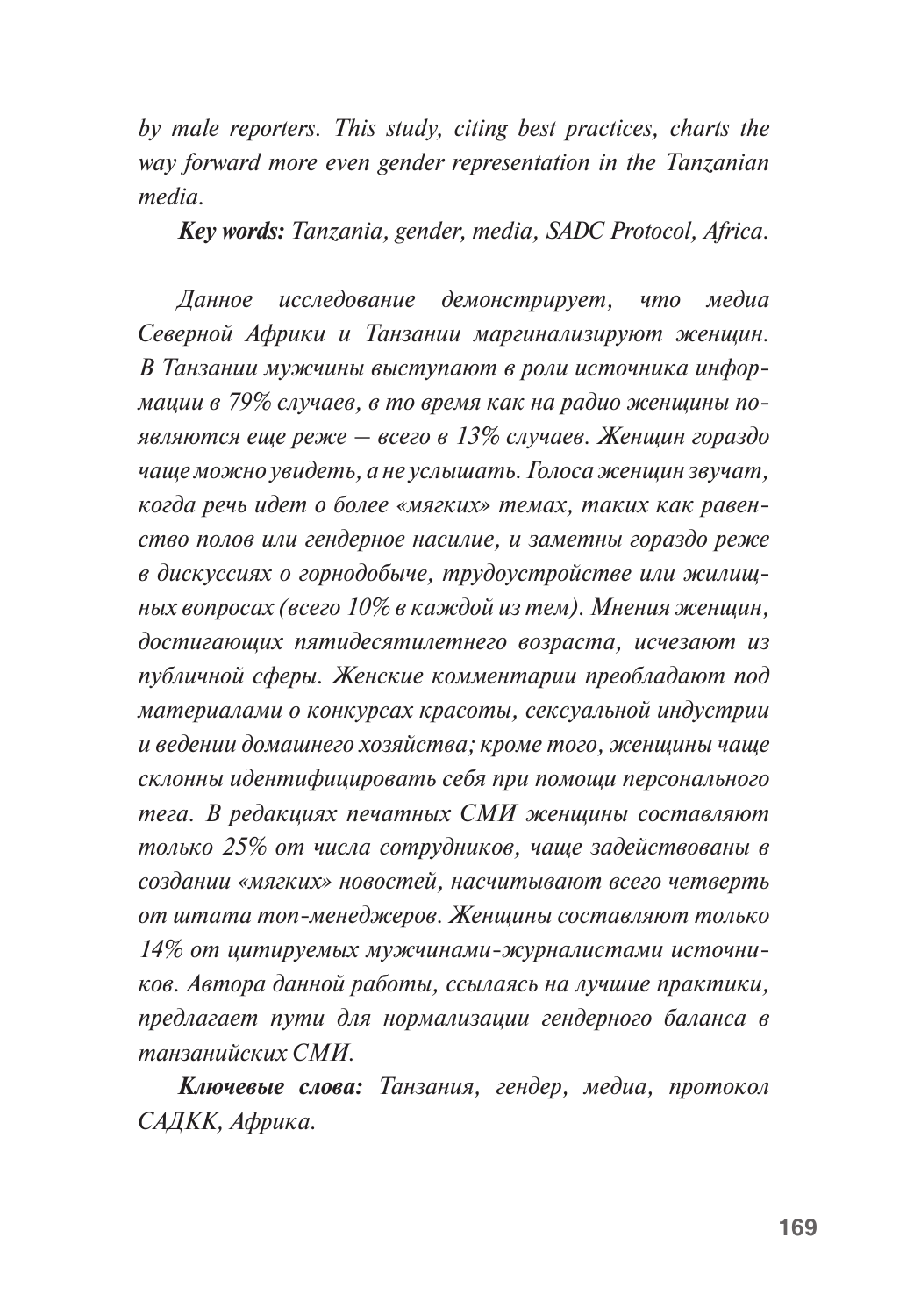# **Introduction**

Interest in positioning women beyond hearth and home goes way back, however progress or change in their circumstances in the media remains a sticking point (Byerly, 2014: 38–43; de Bruin, 2014; Gallagher, 2014: 12–29; Ross, 2014: 44–48). In spite of the fact that more women graduate from professional and vocational media programmes, they get stuck in middle management and rarely get into top positions in media houses (Ross, 2014: 44–48). For instance, a 59-nation study of women in 522 newsrooms, found that women hold 33% of the jobs in reporting and 25% top management and governance positions, with little access to technical positions (Byerly, 2014: 38–43).

Naturally, media contents emanating from this skewed setup are a potential disservice to women as male values and judgment predominate (de Bruin, 2014). This shows up clearly in the Southern African media. The regional average in terms of the proportion of female sources quoted in the media stands at 19%, with Zimbabwe and Zambia at the bottom of the list (14%), and Lesotho topping the list at 33 per cent(Gender Links, n.d.a).

In comparative terms, Morna (Morna, 2006) reports that SADC's proportion of female sources has improved from 17% to 19%, but that this is still lower than the global average which stands at 21%. She notes that this makes Africa second from the bottom of international ratings, alongside Asia and better only than the Middle East (15%). Rankings by regions, according to Morna (Morna, 2006), are as follows: North America and the Pacific (26%), The Caribbean (25%), Latin America (23%) and Europe (21%).

There is a slight variance between the global and regional figures as regards women's voices. Morna notes that there is no category in which female voices dominate in the global study, which featured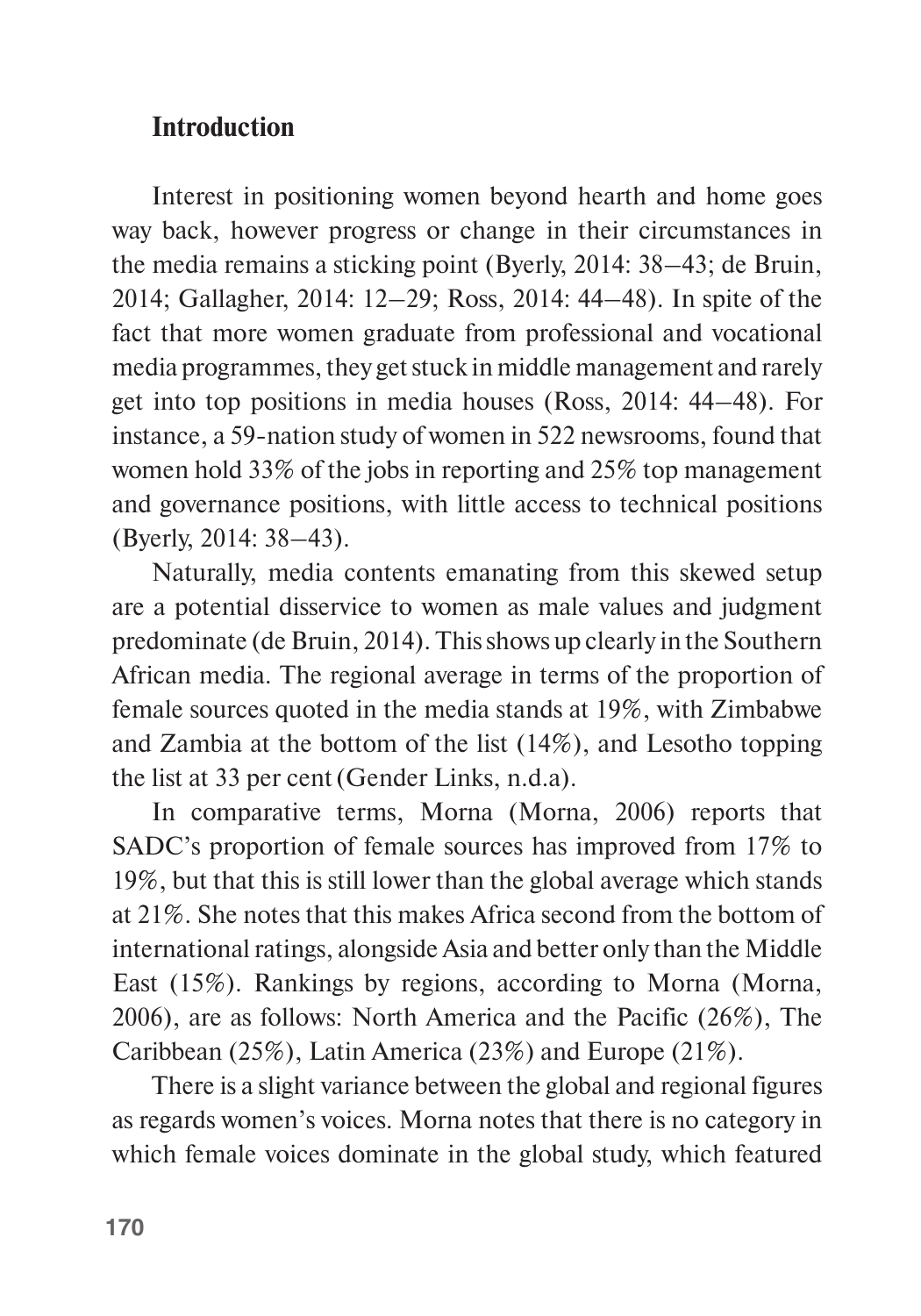the following categories – politics and government, economy and business, social and legal, celebrity, arts and sports, crime and violence, science and health as well as "others". She notes that in the regional study, women dominate only in the crime/violence category, which also includes gender-based violence (GBV) as well as the social and legal categories. But "women's voices are least heard in politics and government (12% in the global and 14% in the regional study) as well as economy and business (20% in the global study and 19% in the regional study)" (Morna, 2006: 16).

When the finding is disaggregated according to medium, the voices of women are virtually absent from radio (Morna, 2006). This finding becomes starker when one notes that radio is the most accessible and the most consumed medium on the African continent (Boafo, 1985; AMDI, 2006). In newspapers and TV however, female voices hover above the 20% mark (Morna, 2006).

The Southern African Development Committee (GMAS) Protocol on Gender and Development (2008), of which Tanzania is a signatory, has specific provisions as regards the role of the news media in carrying forward the objectives of the document. State parties are encouraged to put in place measures to ensure equal representation of women in decision-making positions and ownership of the media as well as to give equal voices to men and women in all areas of coverage.

This paper focuses the searchlight on the Tanzanian media by examining coverage of women and their status in the newsroom.

#### **Tanzanian media and the gender agenda**

The media in Tanzania has gone through a number of phases. Rioba (Rioba, 1998) identifies these as, first, German and British sway over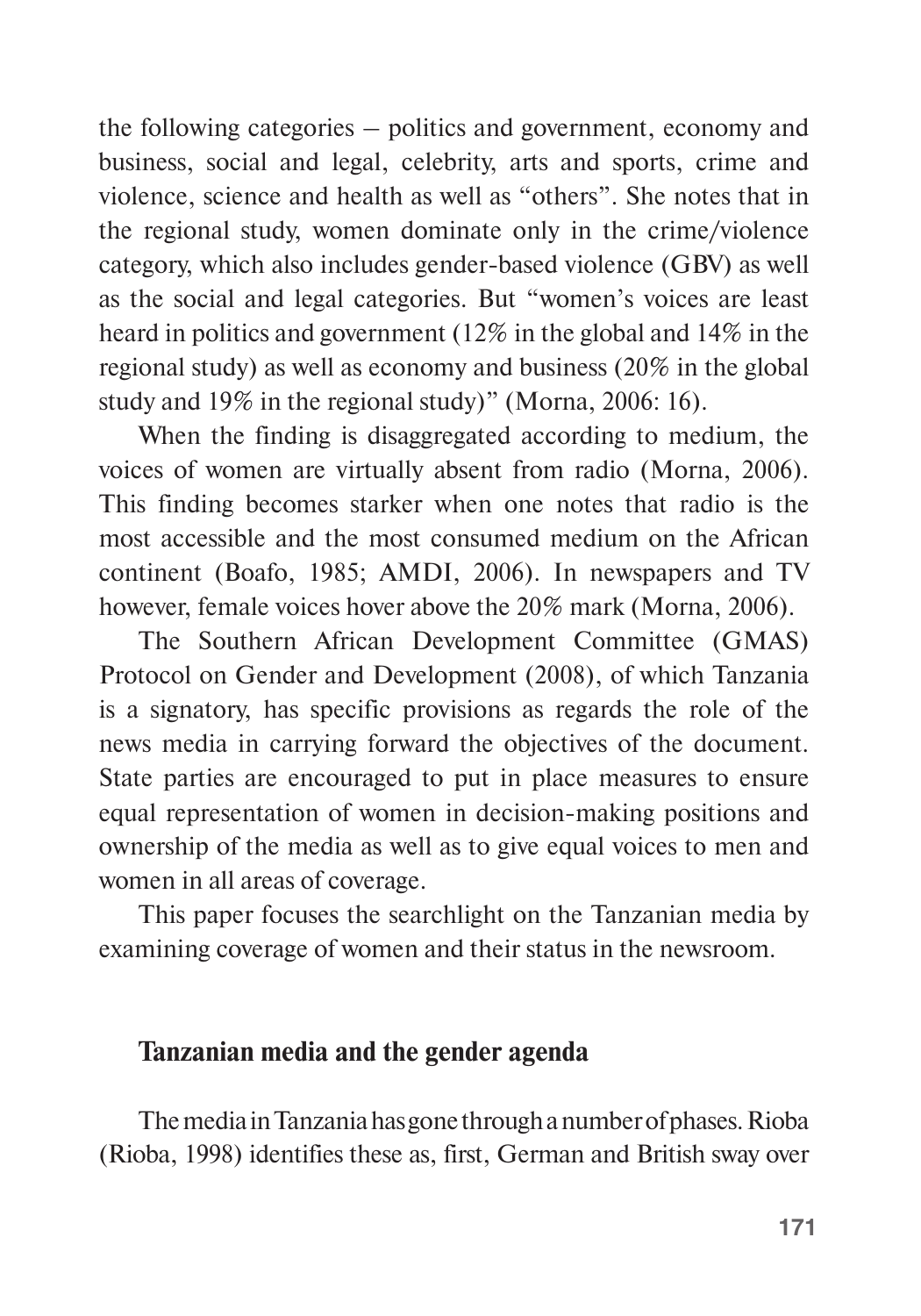the media that provided support for the colonial enterprise; second, the missionary press that sought to advance the Gospel; and then, in progression, the nationalist press-used to agitate for independence and self-rule; the post-colonial phase that sought to advance socialist principles; and finally the era of deregulation that saw a number of private players coming into and enriching the media space.

This resulted in a preponderance of offerings today: fortyseven radio stations, 537 registered newspapers and about a dozen TV stations (AudienceScapes, 2011). However, access is another matter. The report from AudienceScapes (AudienceScapes, 2011) paints a mixed picture: Radio has the highest audience numbers at 83%. As regards TV, 27% have household access while 41% watch weekly. Newspapers sit at the bottom of the log due mainly to poor circulation. And rural dwellers as well as women are shut out from media access and use.

This is a clear reflection of the situation on the ground, particularly in relation to women in Tanzania as they face a number of challenges. A majority are consigned to rural areas. They are regarded and treated as minors in that they do not have a say in community matters, nor can they inherit their husband's estate upon his passing; women are valued for their childbearing abilities and discriminated against if they are unable to produce children; are faced with unequal educational opportunities and employment prospects, amongst others (Mbilinyi, 1972: 371–377). Efforts at addressing these issues have galvanized a number of non-state players into action. The Tanzanian Media Women Association, for instance, has the stated mission of creating awareness with a view to addressing these challenges through the media (TAMWA, 2015), especially given that the media is an important avenue in the fight for women's rights to communicate which is, in turn, bound up in their right to participate in society (Byerly, 2014: 38–43).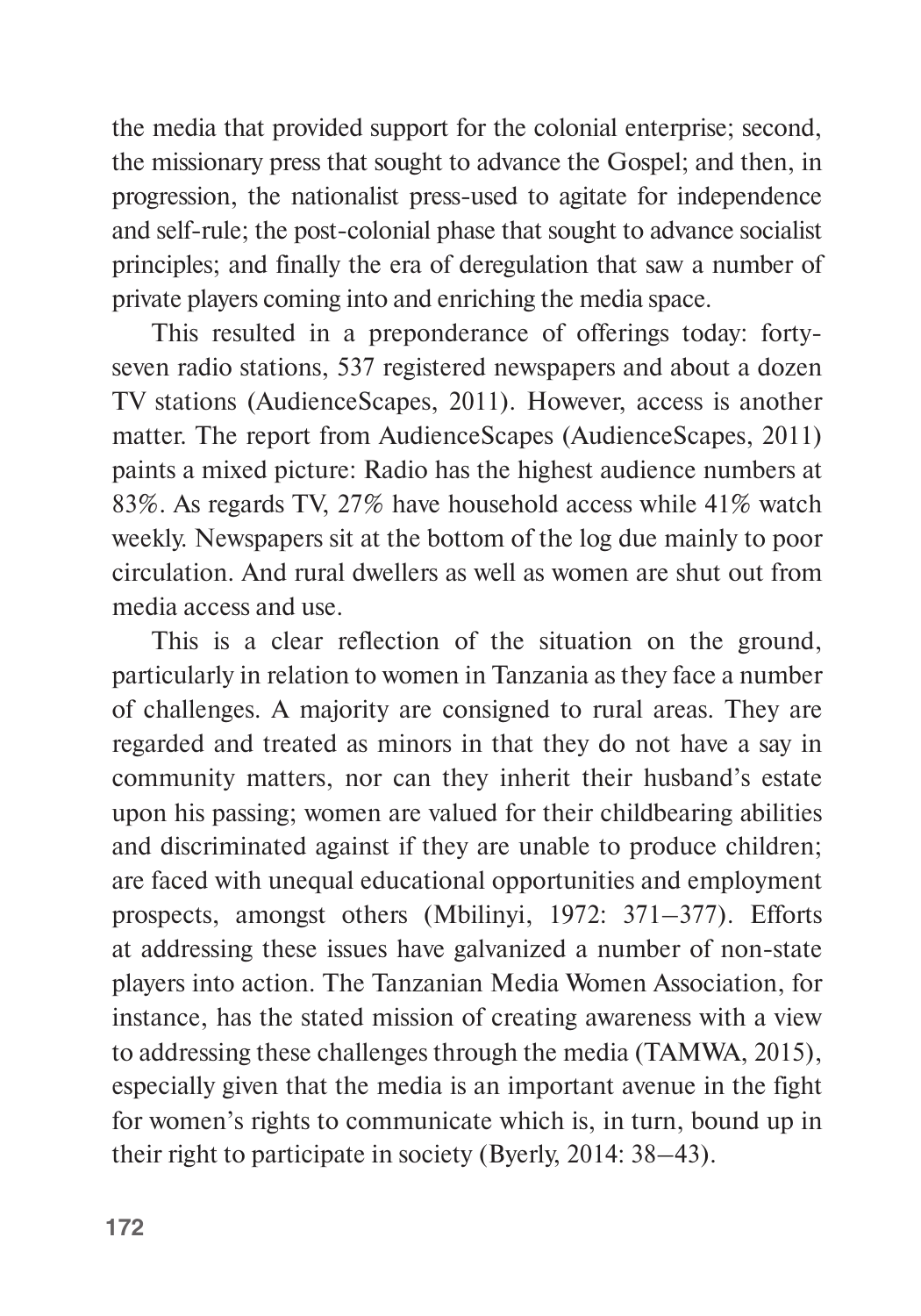A germane question would be how the Tanzanian media is faring given the dire Southern African picture? The Gender Links (Gender Links, n.d.a) Gender and Media Audience Study (GMAS) – Tanzania, found out that the news does not equally reflect the views of women and men. In fact, male sources are featured far more often than female sources (16%). Gender Links' (Gender Links, n.d.b) proportion of female sources in the SADC media study places the proportion of female sources in Tanzania at 20%, one percent more than the regional average. In the GMAS study, female respondents were of the view that male issues, such as politics and economics, dominate the news. Other respondents pointed out that women are regarded as second class citizens from the news perspective and are thus relegated to cooking and entertainment programmes. Where they feature most is in "sensational tabloids with abusive, dirty headlines and pictures" (SADC protocol on gender and development, 1998: 183).

In the index of employment, there are fewer female professional journalists (36%) compared to their male counterparts (64%) (Gender Links, 2009). Tanzania Standard Newspaper (TSN) Limited, which retains the largest staff of journalists, had only one in three females (34%) to two in three male journalists (Gender Links, 2009). The most glaring gender gaps were at Global Publishers Ltd., with 79% male journalists, and Majira, with 78%. The reasons for this skewed employment outlook, according to the Tanzanian Glass Ceiling research, were the difficult and discouraging employment conditions of the local media, a lack of trained female journalists and role models, the difficulties of juggling professional and personal responsibilities, and finally, a sense that media houses are not doing enough to recruit female journalists (Gender Links, 2009).

In terms of media management, women occupy 30% of senior management positions and make up a little over one-fifth of top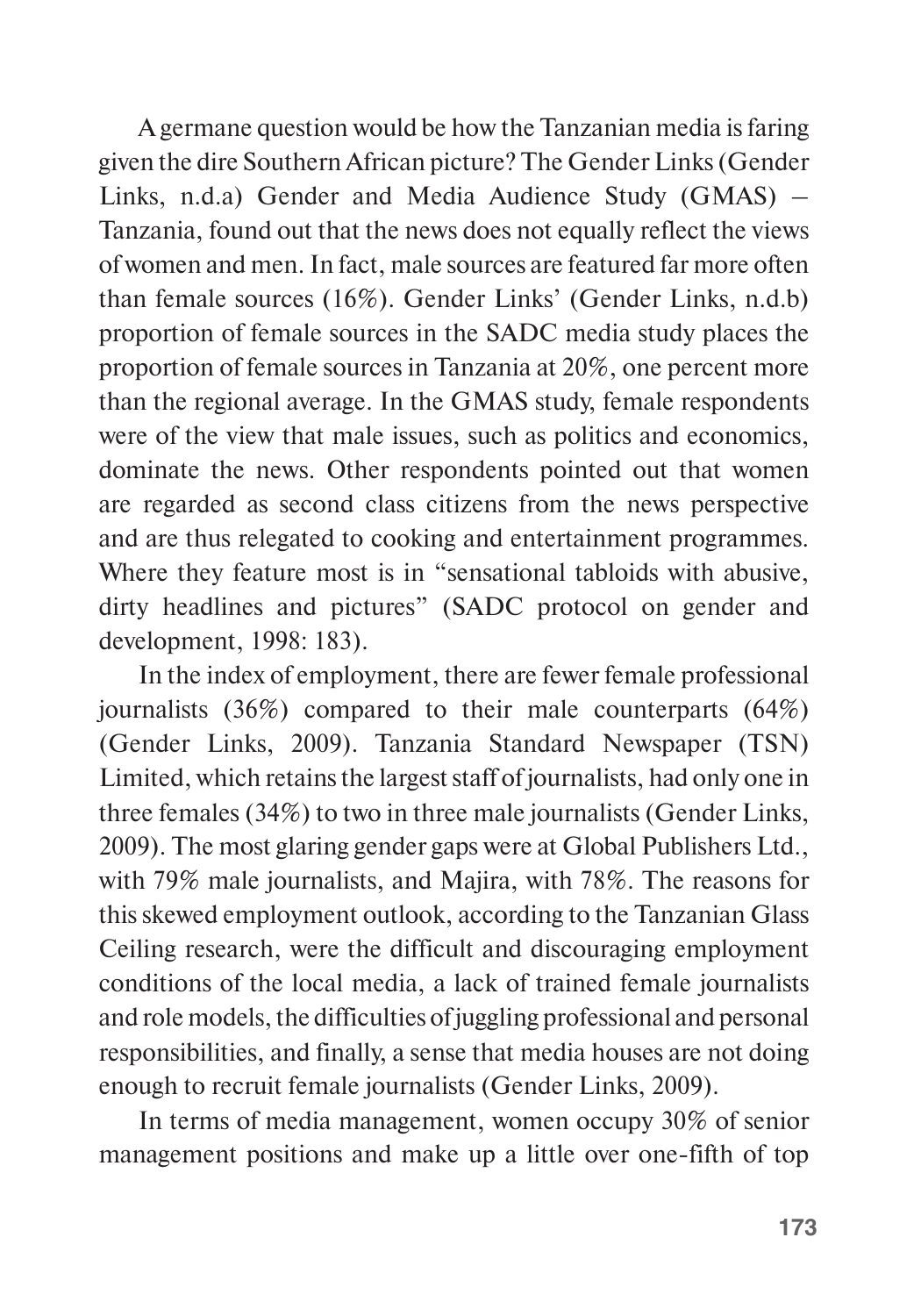management positions (22%)(Gender Links, 2009). The Tanzanian Glass Ceiling report also notes that men (64%) are more likely to be employed in open-ended full time contracts than their female counterparts (36%). Continuing, the study also points out the high percentage of women employed on a freelance basis (59%) and male dominance in all departments - printing and distribution (100%); technical/IT (70%); advertising/marketing (68%); and production (67%). Women are rather consigned to supportive roles (including secretarial functions) in human resources, in addition to support positions in finance and administration.

Other damning employment practices in the Tanzanian media are also chronicled by the Glass Ceiling report. There are few women in the editorial departments (36%); female reporters are assigned to soft beats such as gender equality, health and human rights while their male counterparts get to cover politics, finance, business, investigative and in-depth issues; there are no specific targets for achieving gender parity; only 7% have strategies to fast track women and less than a third (29%) take gender into consideration during promotion exercises; only a few media houses (14%) had a database of female candidates and only one in five (21%) sought out female candidates specifically; only 71% offered maternity leave and a paltry 7% gave paternity leave; only 7% had a crèche in place while 57% offered flexitime and 21% each had gender and sexual harassment policies.

## **Discussion**

The situation of women in the Tanzanian media is best approached from a critical perspective, which seeks to understand the dominant structure, systems and ideologies that regulate society,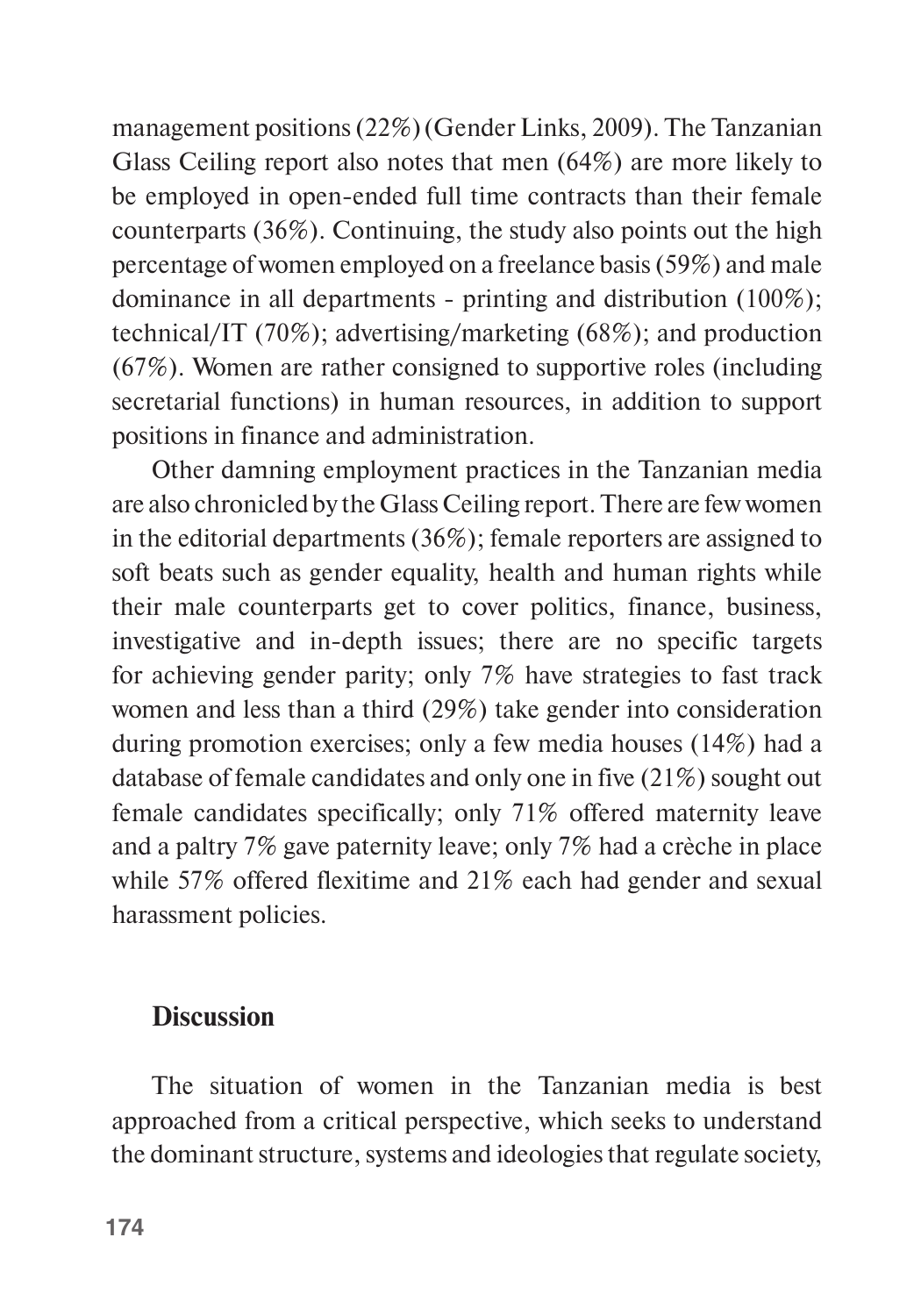with an emphasis on the question of whose interests are being served. Such an approach serves to reveal oppressive social conditions and power arrangements to ensure redress (Littlejohn, Foss, 2011). A critical approach usually takes the side of the oppressed and marginalized (Littlejohn, Foss, 2011). Notwithstanding the many other approaches to analysis (Treadwell, 2014), this paper takes a critical view while also being solution-oriented.

From the worrying statistics above, the Tanzanian media needs to work very hard to mainstream gender and ensure gender equality in line with the SADC Protocol on Gender and Development. It is clear from the various studies that the Tanzanian media, contrary to the provisions of the protocol, marginalizes and oppresses women, portrays women as helpless victims and undermines their role and position in society thus reinforcing gender oppression and stereotypes. Tanzania Media Women Association, even while commending the increase in reporting of gender-based violence that has drawn attention to the oppression and abuse of the women, faults the slant of the stories. "Stories that are written still lack methods of protecting survivors… causing the survivors to suffer double victimization… Stories are written with little ethical considerations such as protecting the identity of the survivors and shaming the act instead [it] creates elements of promoting the perpetrator and blaming the survivor" (TAMWA, 2013: 1).

The gender insensitivity that TAMWA has identified as a problem is in full display in the Tanzanian media. A few examples should suffice. In a story headlined "Walimu Mbeya vijijini 'walamba' mkopo wa milioni", teachers in Mbeya were urged by their area representative to utilize the loans made available by CRDB Bank Plc wisely instead of frittering away the money: "These loans should not be drank (sic) when you get to your homes or used to impress… everyone you meet… you should not imagine you can **now have every**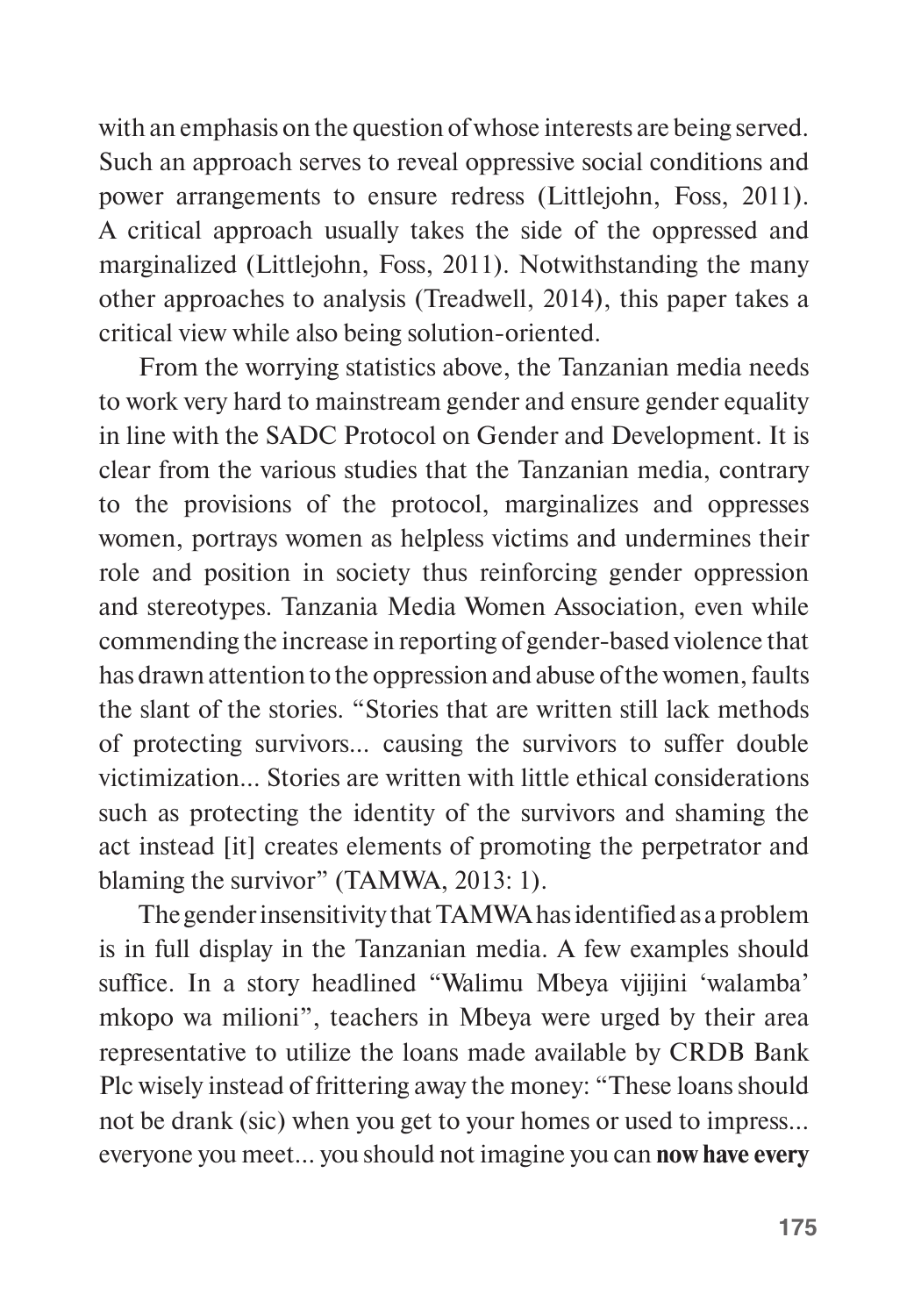**woman you want** (emphasis added) (Gender Links, n.d.c, par. 6). An example of a blatant stereotype is conveyed in the story headlined "Warembo hawa ni Sexy  $100\%$  – The sexy  $100\%$  beauties". Ogling over and objectification of former beauty queens is indecent to say the least:

A survey done by Amani over a long period has shown that these beauties are the cause of sleepless nights for many Tanzanian men, while others [sic] swear they would give any amount of money to have them. The survey, which drew opinions from different men countrywide, established that Jacqueline a.k.a 'K-Lyin, Nancy, Wema and Lissa are the most beautiful women in Tanzania who draw double stares from the men who have seen them. "They are very appealing and sexy. Here in Tanzania, I think there is no woman [sic] more beautiful than Wema, K-Lyin, Nancy and Lissa. I would personally like to be in a relationship with Lissa but I hear she is already taken", said one man. (Gender Links, n.d.).

The fact that these attitudes thrive in a professional environment where women are underrepresented and not encouraged raises questions about whether and how this skewed coverage is likely to change. It has been proven that putting more female journalists in the newsroom will not change the course of coverage (Morna, Rama, Muriungi, 2005) for a variety of reasons, including ownership and the profit motive (Akpabio, 2007: 130–140), but it does allow more female sources to feature than if male reporters were the only ones in charge (Morna, 2006).

It must be borne in mind that the SADC Protocol actually charges state parties to ensure the implementation of the provisions, including those directly related to gender and the media. The media usually have an ambivalent attitude toward attempts by governments to regulate the industry (Frost, 2000) so the easy way out is for the media to organize their own affairs.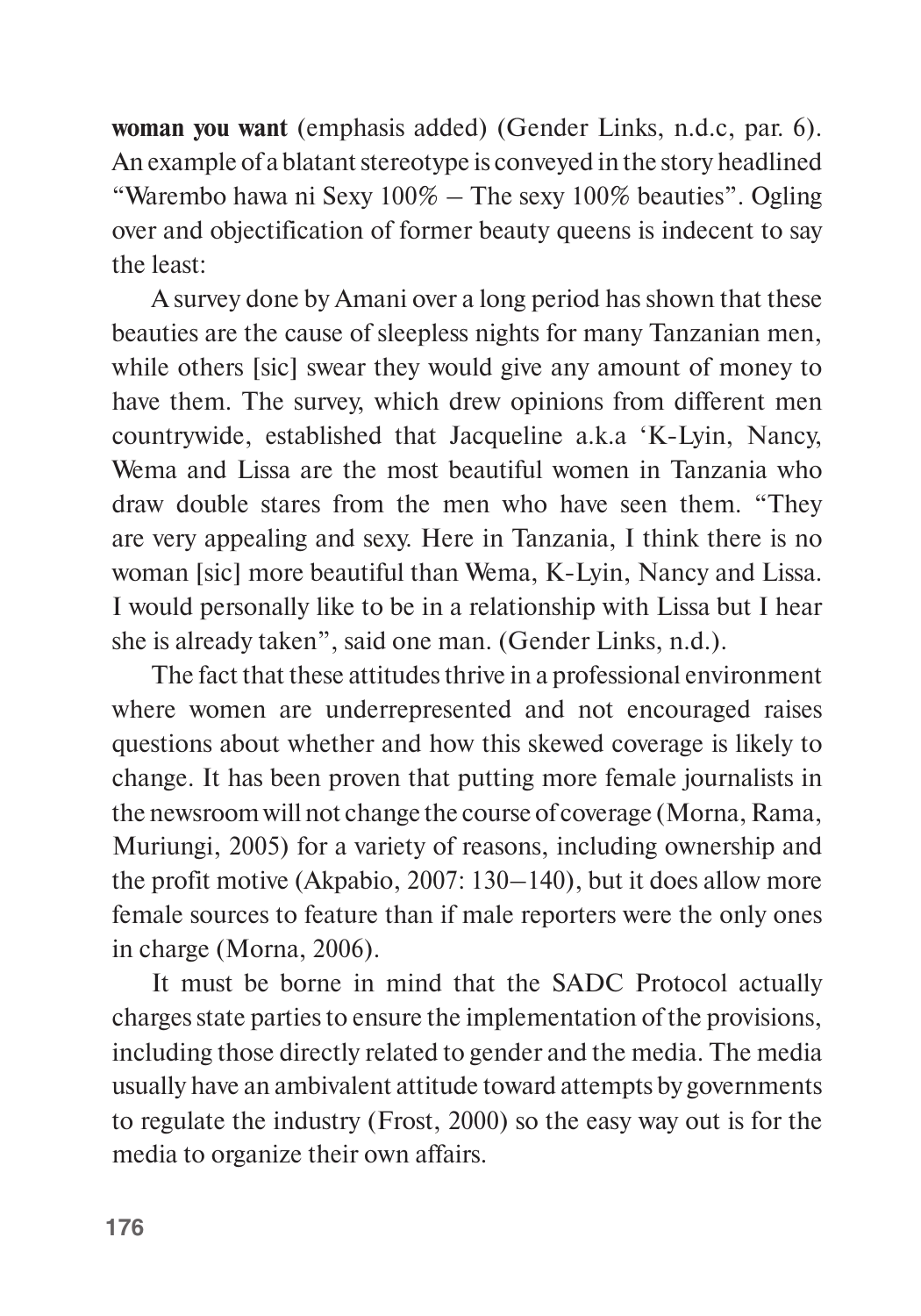Fairly routine, yet critical steps toward this goal need to be taken. Media need to employ more female journalists, and to make newsrooms more favourable for this category of staff through putting in place gender and sexual harassment policies, establishing crèches in the workplace, and fast-tracking the promotion of women into top positions so that gender is mainstreamed and stories and assignments are looked at through a gendered lens, offering varied perspectives.

Morna (Morna, 2006) recommends that concerted efforts must be made to feature female voices by deliberately seeking out news stories that feature gender equality and/or women in nontraditional roles, or highlight women's roles in areas where they are usually invisible, such as production line workers in a factory that is closing or, in another vein, women's role as official spoke persons and experts. She cites the example of the Media Watch Organization in Mauritius, which developed a directory of female sources and their work with media managers in developing policies that deliberately seek out the views of womenfolk.

Worth noting in the context of Morna's recommendation is the efforts of the Tanzania Media Women Association (TAMWA) at mainstreaming gender into editorial content, which has borne a number of fruits. The former Executive Director of the Association, Ananilea Nkya, underscored this when she noted that:

Today the media is giving women a voice in various ways, [sic] we see it condemning GBV acts such as female genital mutilation, women battery, school pregnancy, child marriage, rape etc. unlike in the past where such ill acts [as] GBV was seen as part of "culture"… The media is playing their role as change agents very effectively (IPP Media, 2012).

The Secretary General of the Tanzanian Editors Forum (TEF) acknowledged the efforts of the association in training reporters,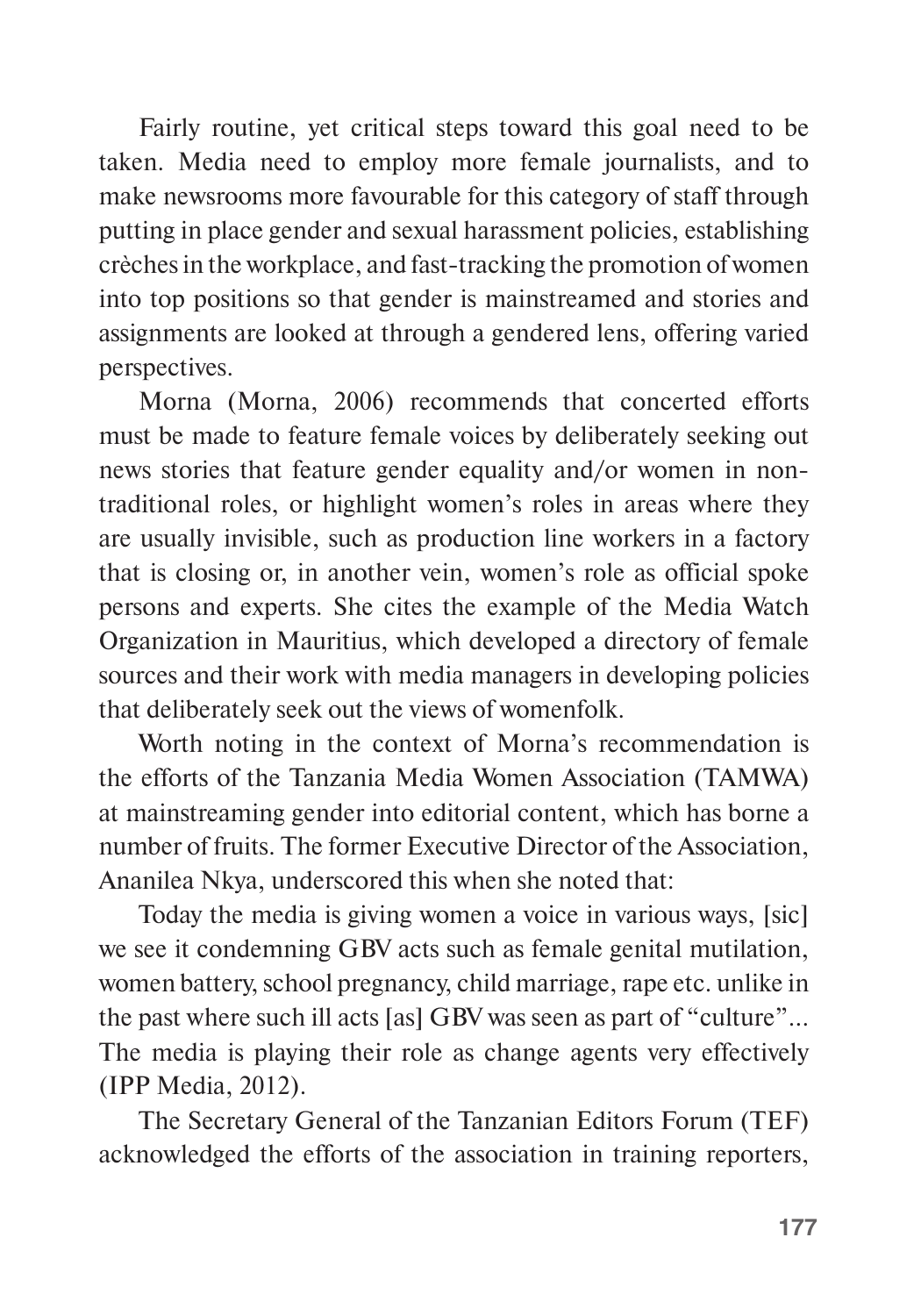providing media houses with news stories and enabling coverage of rural areas emphasizing that "very few media organizations engage media strategically the way TAMWA does" (IPP Media, 2012).

Moreover, there are other efforts at addressing the issues. Gender Links (GL), Gender and Media Southern Africa (GEMSA) are working with the Tanzanian media to develop a female sources' directory as well as policies that would go a long way in assisting the local media in achieving the lofty goals of the SADC Protocol as it relates to gender and the media.

Gender Links, in particular, has established Media Centres of Excellence (Media COEs) in gender mainstreaming that go beyond "the six stage gender policy process (buy in, situation analysis, inception workshop to develop a policy and action plan drafting, adoption, monitoring and evaluation) to include on-thejob training; self-monitoring and sharing of good practices at the Gender and Media Summit" (Gender Links, n.d.c). However, only 11 media houses in Tanzania are on board: Business Times, Uhuru Publications, Media Express, Mwananchi Communications Limited, Africa Media Group, TBC, Free FM, Upendo Radio, Clouds Entertainment, Radio Tumaini and Lady Band.

In specific terms, GL has set itself the explicit task of working with about 100 media houses from 2011-14 to provide "a full gender mainstreaming package that draws from all research and training conducted to date and provides options for self-monitoring" (Gender Links, n.d.c: 1). The emphasis "will be on the job support and impact assessment leading up to the 5th and 6th Gender and Media (GEM) summits in 2012 and 2014" (Gender Links, n.d.c: 2). The Gender Links and GEMSA Tanzania Facilitator (G. Munuo, personal communication, August 8, 2012) indicated that the process commences with the signing of a Memorandum of Understanding between a media house and GL; familiarizing media managers and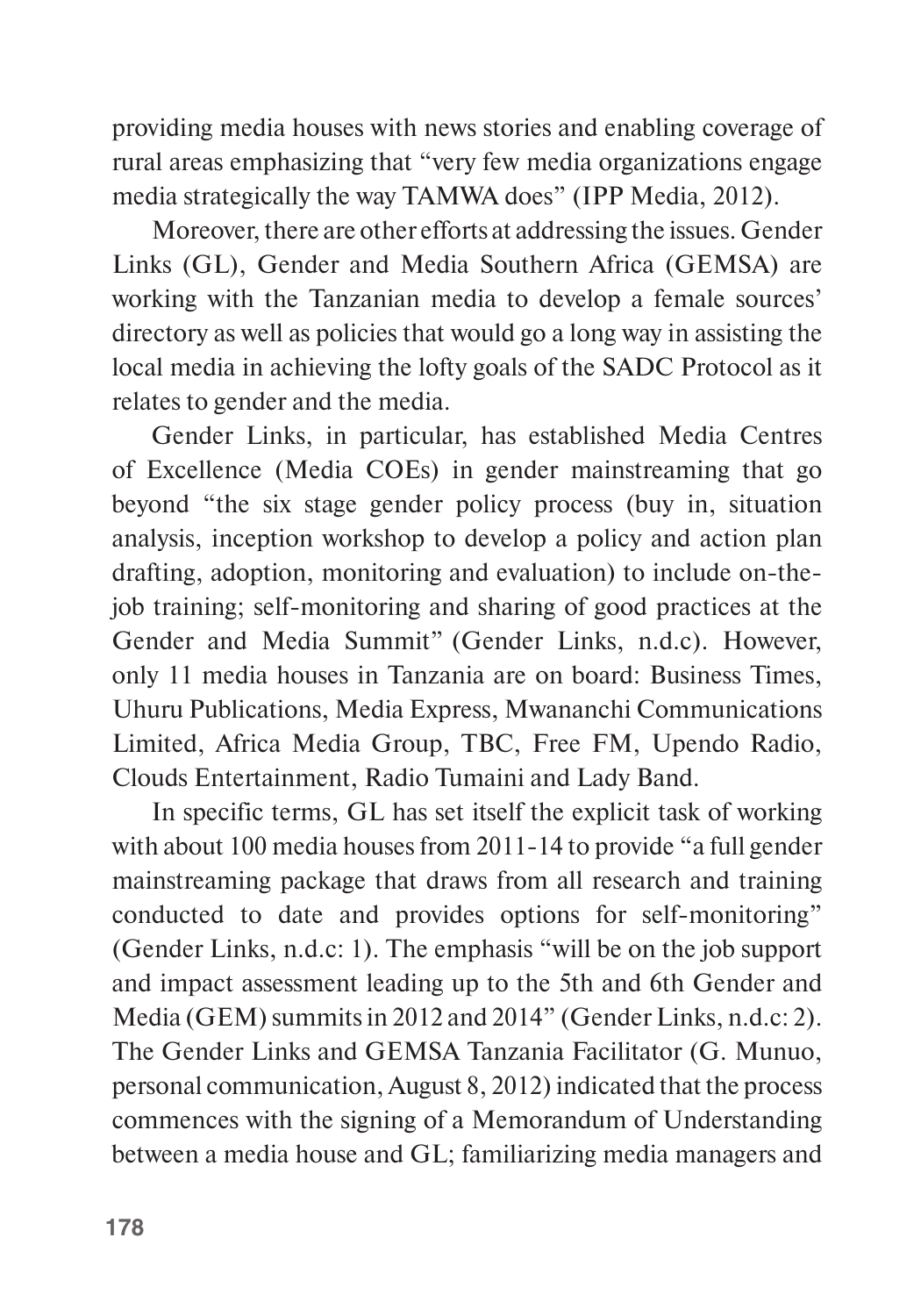workers with the GL Opinion and Commentary Service, a resource that they can use and contribute to and which features best practice stories; on-the-job-training in key thematic areas identified by the SADC Protocol; and monitoring and evaluation.

Administration of media house scorecards, knowledge and attitudes surveys, situational analysis forms and other monitoring and evaluation tools that can be used to measure change in the immediate, medium and long term. A newly devised self-monitoring tool will be used by media houses to evaluate performance against set targets. This will ensure participation and ownership of the project (Gender Links, n.d.c: 5).

Consequently, the expected outcomes are as follows:

- gender built into policy and practice in media houses;
- at least 30% women sources in news content in participating media houses anticipated by 2014;
- 50% women in decision making positions in SADC newsrooms;
- media houses with a quantitative and qualitative overview of their performance – in the form of situational analyses;
- an increased knowledge and awareness on mainstreaming gender in editorial content and programming in broadcast media;
- Media houses and newsrooms are empowered around these processes and take ownership of these processes, in turn creating enabling platforms for replication of this process… (Gender Links, n.d.c: 6).

Research has shown that when there are national laws in place coupled with advocacy efforts, real progress can be recorded even though women must also make determined effort to enter into policy positions (Byerly, 2014: 38–43). This can be seen clearly in East European countries where, as Byerly reports, both men and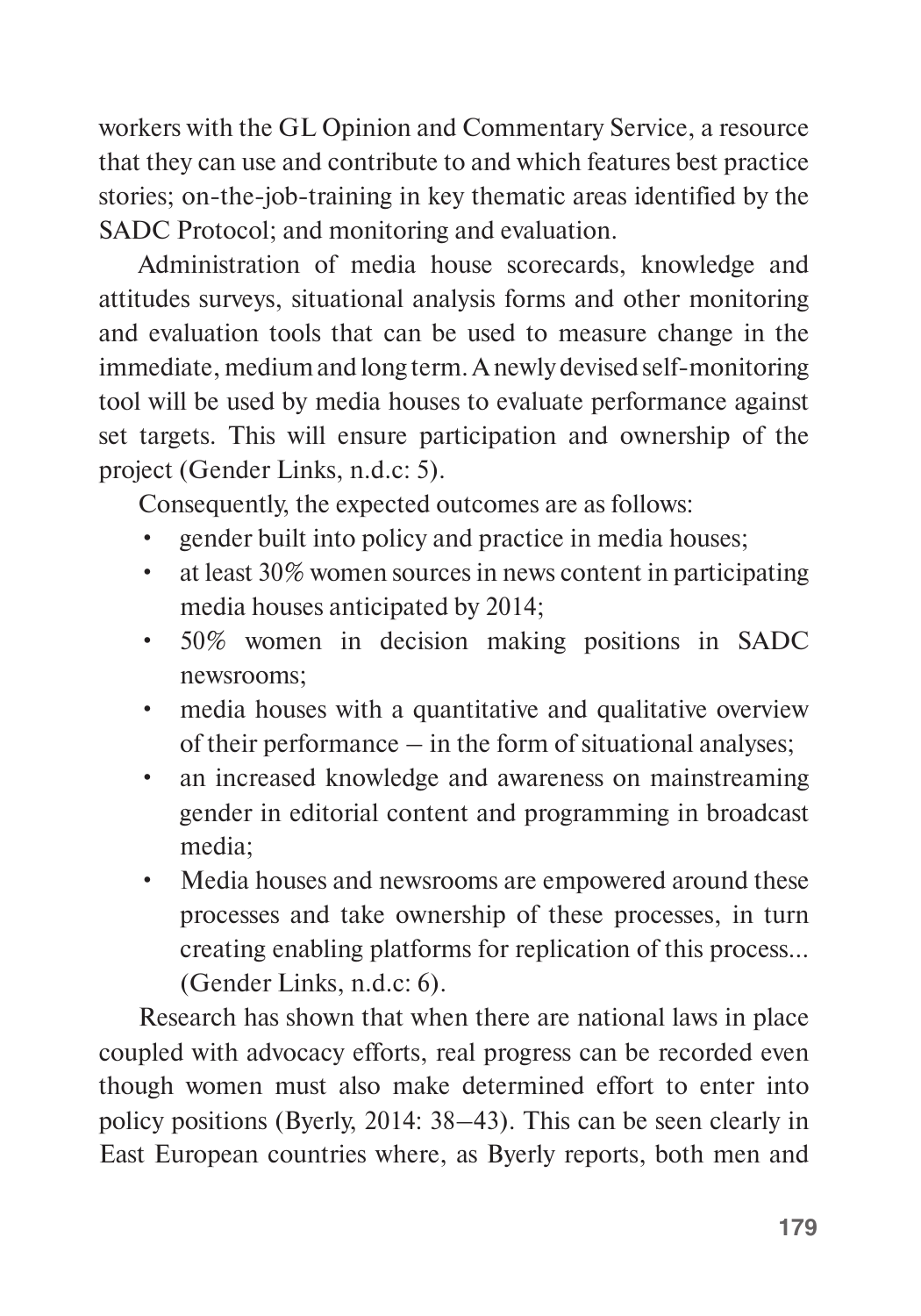women were educated and given entry into the workforce during the communist era. She notes that women in the Bulgarian media are thus well placed in reporting, managerial positions and governance. The SADC protocols as well as the advocacy efforts chronicled above are already a step in the right direction. There should also be a determined push into policy-making positions by women in the Tanzanian media given the present dire picture.

### **Conclusion and recommendations**

It is clear from the evidence presented here that the Southern African media and the local Tanzanian media are remiss in their duty of upholding the provisions of the SADC Protocol on Gender and Development, specifically the gender and media aspects. To remedy the situation, this paper calls for urgent redress through media houses making concerted efforts to employ female reporters, fast track women into management positions, provide a conducive employment climate and mainstream gender into every aspect of their operations. The paper also calls on media houses in Tanzania to sign up for the Gender Links' initiative "Media COE" which is geared towards fulfilling the provisions of the SADC Protocol. The advocacy efforts of TAMWA and Gender Links as well as SADC Protocol on Gender and Development have greatly aided the cause of women.

This study, like any other, also has limitations. Some of the data used in this paper are not very current and some raise questions of methodological soundness such as two-week monitoring of the media from which generalized statements have been made. However, the data do give a snapshot of current media posture and practice. However, other researchers may want to conduct more detailed and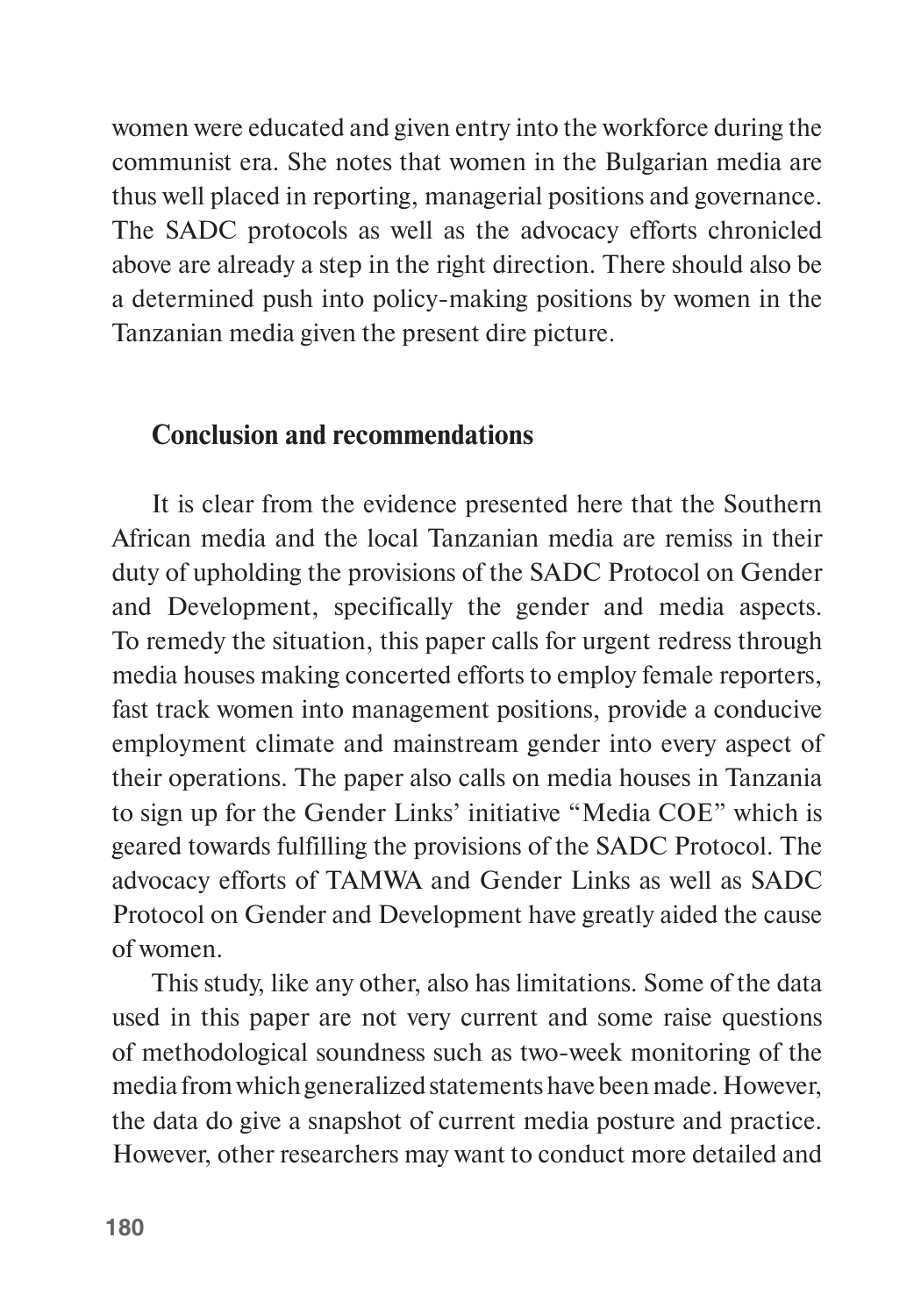methodologically sound studies to disprove or confirm some of the findings reported here and to provide more up-to-date figures on gender and media in Tanzania. This is even more compelling since some of the local media houses have signed up for the Media COE.

Overall, the paper makes the important contribution of clearly indicating that, based on available research findings, Tanzanian media houses need to re-evaluate their attitudes and outlooks in order to realign with the SADC Protocol. It also provides practical ways of going about these reforms, in accord with the critical approach, which calls for redress of inequities in society.

### **References**

African Media Development Initiative (2006). *Research Report*. London, England: BBC World Service Trust.

AKPABIO, E. (2007). Gender Mainstreaming at the University of Botswana: Content Analysis of UB Newsletter. *Pula: Botswana Journal of African Studies.* 21(1). pp. 130–140.

AudienceScapes (2011). *Tanzania Media Environment: Current Access, Potential for Growth and Strategies for Information Dissemination*. Tanzania: Intermedia.

BOAFO, K.S.T. (1985). Utilizing Development Communication Strategies in African Societies: A Critical Perspective (Development Communication in Africa). *International Communication Gazette.* 35. pp. 83–92.

BYERLY, C. J. (2014). The Long Struggle of Women in News. In: Montiel, A.V. (ed.) *Media and Gender: A Scholarly Agenda for the Global Alliance on Media and Gender*. France: UNESCO. pp. 38–43.

FROST, C. (2000). *Media Ethics and Self-Regulation*. London, England: Longman.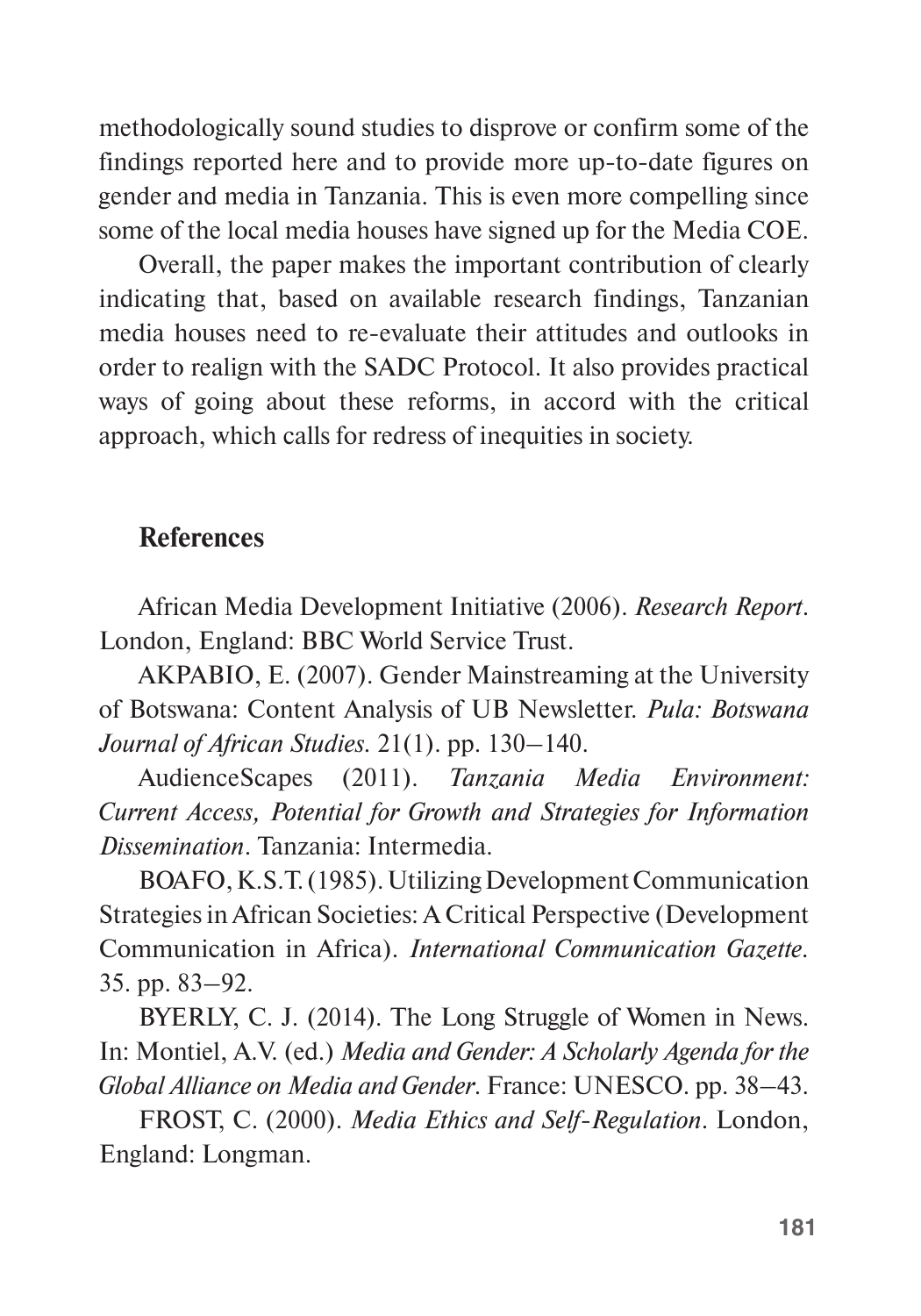GALLAGHER, M. (2014). Feminist Scholarship and the Debates on Gender and Communication. In: Montiel, A.V. (ed.) *Media and Gender: A Scholarly Agenda for the Global Alliance on Media and Gender*. France: UNESCO. pp. 12–29.

Gender Links (n.d. a). *Gender and Media Audience Survey – Tanzania*. [Online]. Accessed from http://www.genderlinks.org.za/ article/gender-and-media-audience-study-tanzania-2005-05-03.

Gender Links (n.d. b). *Proportion of Female Sources in the SADC Media.* [Online]. Accessed from http://www.genderlinks. org.za/article/proportion-of-women-sources-in-the-sadcmedia-2012-05-30.

Gender Links (n.d. c). *Centres of Excellence for Gender in the Media: Concept Note.* [Online]. Accessed from http://www. genderlinks.org.za/page/media-centres-of-excellence.

Gender Links (n.d. d). [Online]. Accessed from http://www. genderlinks.org.za/article/warembo-hawa-ni-sexy-100---thesexy-100-beauties-2008-05-01

Gender Links (n.d. e). [Online]. Accessed from http://www. genderlinks.org.za/page/media-centres-of-excellence/cat\_id:159

Gender Links (2009*). Glass Ceiling Report: Women and Men in Southern African Media –Tanzania*. Johannesburg: Author.

IPP Media (2012). *TAMWA Marks 25 Years with Success Story.* [Online]. Accessed from

http://www.ippmedia.com/frontend/index.php?l=46037

LITTLEJOHN, S. W., FOSS, K. A. (2011). *Theories of Human Communication*. Illinois: Waveland.

MBILINYI, M. J. (1972). The State of Women in Tanzania. *Canadian Journal of African Studies*. 6 (2). pp. 371–377.

MORNA, C. L. (2006). *Mirror in the Media – Who Makes the News: Mirror on the Southern African Findings of the Global Media Monitoring Project (GMMP) 2005*. Johannesburg: Gender Links.